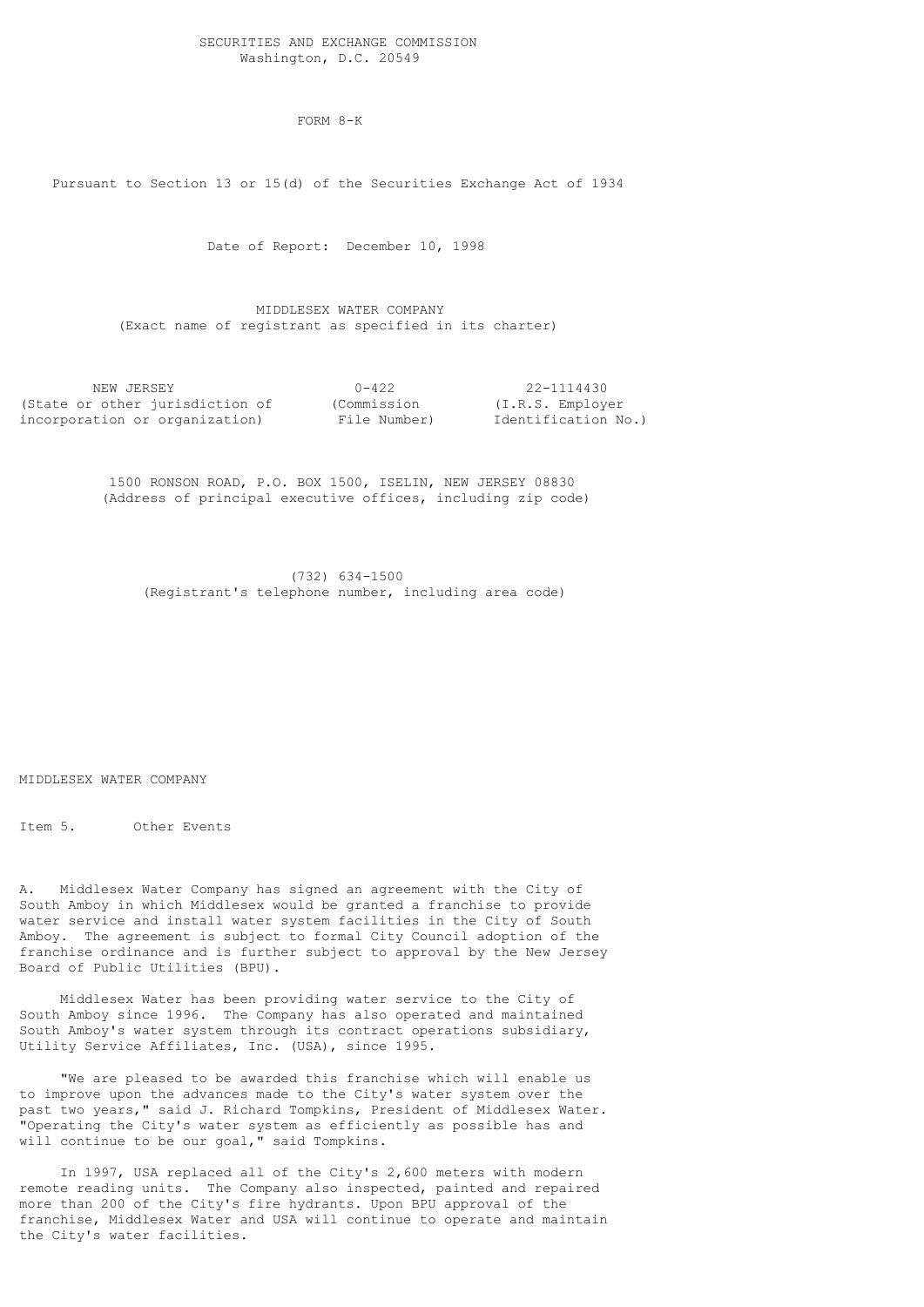B. Utility Service Affiliates (Perth Amboy), Inc. (USA(PA)), a subsidiary of Middlesex Water Company, today was awarded a contract to operate the City of Perth Amboy's water and sewer utilities for the next 20 years. Under this innovative agreement, USA(PA) will help the City realize increased operating efficiencies, address rapidly mounting infrastructure replacement costs and provide quality water service in an increasingly challenging regulatory environment.

 "The agreement with our neighbor, the City of Perth Amboy, provides us with a new opportunity to serve this area," said J. Richard Tompkins, President of Middlesex Water Company. "We already provide service to Woodbridge, South Amboy, Sayreville and other communities in Middlesex County so expansion into Perth Amboy makes practical sense. This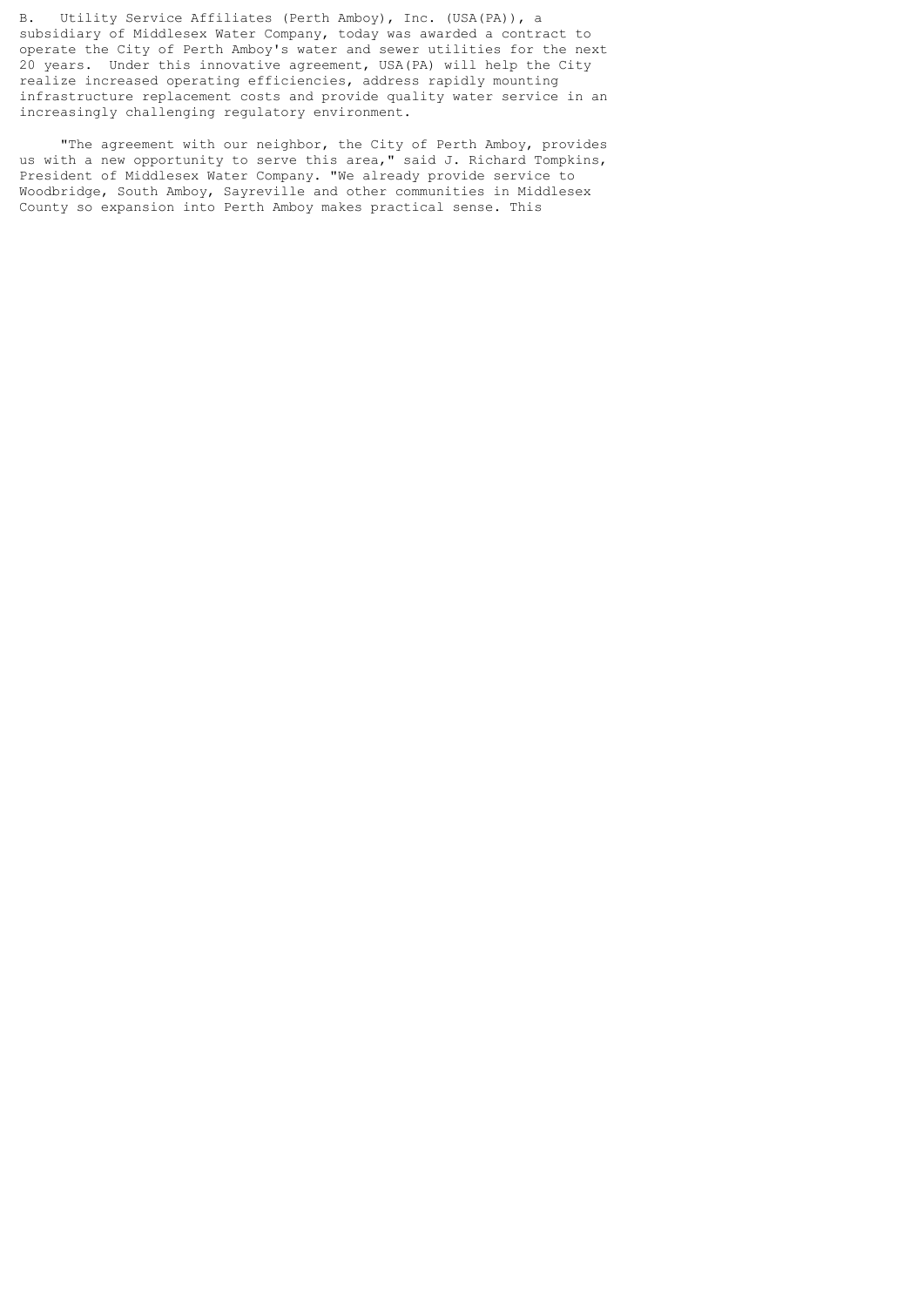partnership benefits all parties; Middlesex Water, the City of Perth Amboy and most of all Perth Amboy customers. We look forward to working with Mayor Vas and current City employees in what we expect will be a smooth transition."

 USA(PA) is set to begin operating the City's utilities effective January 1, 1999. Many of the capital improvements planned for the Perth Amboy system are scheduled to occur within the first five years of the contract. Initial plans also call for the re-metering of all customers' water meters.

 Under the terms of this privatization agreement, Perth Amboy will retain ownership of its source of water supply, the Runyon Watershed in Old Bridge. USA(PA) will operate and manage its water and sewer utilities and pay the City concession fees of \$4.5 million annually for the first five years of the contract and \$1.1 million for the remaining 15 years. These monies will be dedicated to a tax stabilization program. Middlesex Water would be paid \$6.4 million in the first year to \$9.7 million in the final year of the contract. Perth Amboy and Middlesex Water will generally share equally in new revenues generated. Middlesex will make \$18 million in capital improvements using funds obtained from the Middlesex County Improvement Authority. Water and sewer rates for Perth Amboy residents will remain the same for the first five years and last three years of the agreement, and increase between four and five percent annually for years six through seventeen. Current Perth Amboy water and sewer department employees will remain city workers but will be supervised by the Company.

 The signed agreement is the culmination of months of negotiations that began last year when the City first requested proposals.

 Middlesex Water Company, organized in 1897, is an investor-owned water utility and is engaged in the business of collecting, treating and distributing water for domestic, commercial, industrial and fire protection purposes. The Company is skilled in all facets of water supply and distribution including water and wastewater treatment and the development and management of watershed properties. Utility Service Affiliates, Inc., another contract operations subsidiary created in 1995, currently operates the water system for the City of South Amboy, New Jersey.